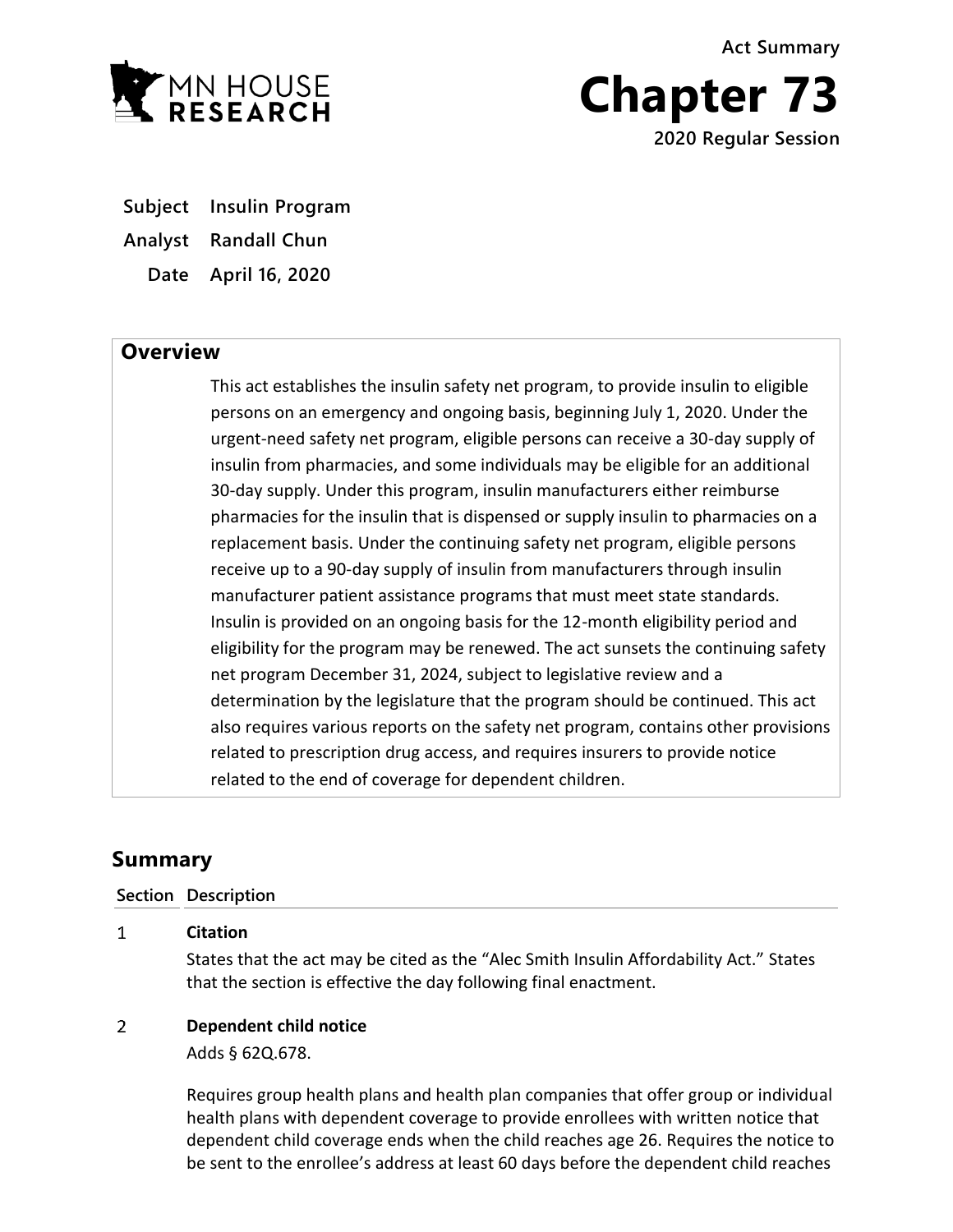age 26. Requires the notice to include the date on which coverage ends and information on accessing the MNsure website.

#### $\overline{3}$ **Information provision; sources of lower cost prescription drugs**

Amends § 151.06, subd. 6. Requires the Board of Pharmacy to include on its prescription drug cost website information on the insulin safety net program established in section 151.74, including information on how to access the program.

#### $\overline{a}$ **Insulin safety net program**

Adds § 151.74.

**Subd. 1. Establishment.** (a) Requires each manufacturer of insulin, by July 1, 2020, to establish procedures to make insulin available in accordance with the section to eligible individuals who are in urgent need of insulin or need access to an affordable insulin supply.

(b) Defines the following terms: manufacturer, MNsure, navigator, and pharmacy.

(c) Allows manufacturers with annual gross revenue of \$2 million or less from insulin sales in Minnesota to request from the Board of Pharmacy a waiver to be exempt from this section.

(d) Exempts an insulin product from this section if the wholesale acquisition cost is \$8 or less per milliliter or applicable National Council for Prescription Drug Plan billing unit, for the entire assessment time period, adjusted annually by the consumer price index.

**Subd. 2. Eligibility for urgent-need safety net program.** (a)To be eligible for an urgent need supply of insulin, requires an individual to attest to:

(1) being a Minnesota resident;

(2) not being enrolled in MA or MinnesotaCare;

(3) not being enrolled in drug coverage that limits cost-sharing (including copayments, deductibles, or coinsurance) for a 30-day supply of insulin to \$75 or less, regardless of the type or amount of insulin;

(4) not having received an urgent-need supply of insulin within the previous 12 months, unless authorized by subdivision 9; and

(5) being in urgent need of insulin.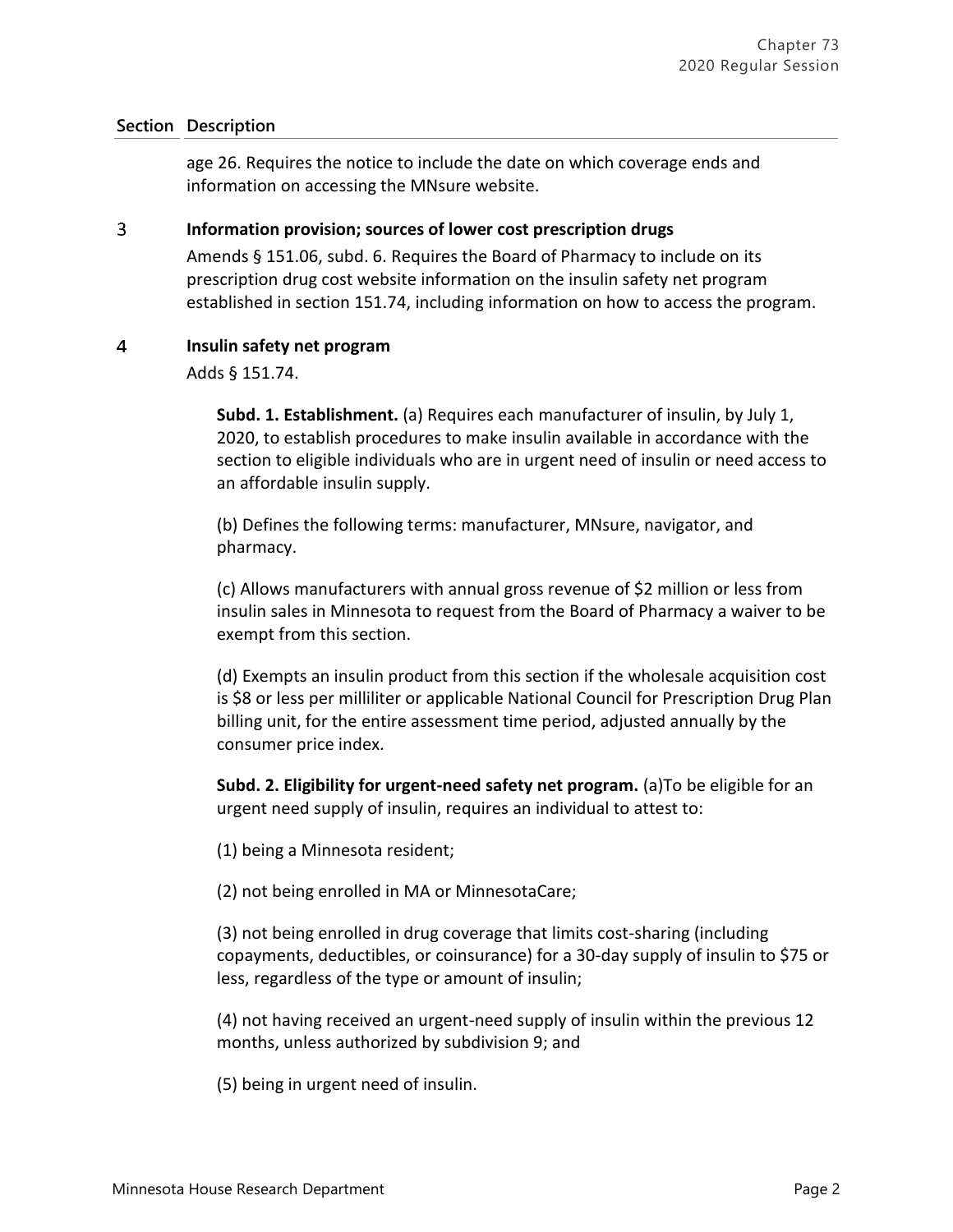(b) Defines "urgent need of insulin" as having less than a seven-day supply of insulin readily available, and needing insulin to avoid the likelihood of suffering significant health consequences.

**Subd. 3. Access to urgent-need insulin.** (a) Requires MNsure to develop an application form for individuals in urgent need of insulin, that asks the individual to attest to the eligibility requirements and is accessible through the MNsure website. Also requires MNsure to make the form available to pharmacies and specified health providers. States that individuals, by submitting a completed, signed, and dated application to a pharmacy, attest that the information in the application is correct.

(b) Provides that individuals in urgent need of insulin may present a completed, signed, and dated application form to a pharmacy. Also requires individuals to: (1) have a valid prescription; and (2) present the pharmacist with a valid Minnesota identification card, driver's license, or permit, indicating Minnesota residency (with the parent or legal guardian being required to provide proof of residency for persons under age 18).

(c) Requires pharmacists, upon receipt of the application, to dispense a 30-day supply of the prescribed insulin, and to notify the prescriber no later than 72 hours after the insulin is dispensed.

(d) Provides that the pharmacy may submit claims for insulin dispensed to the manufacturer or manufacturer's vendor, that are in accordance with the National Council for Prescription Drug Program standards for electronic claims processing, unless the manufacturer agrees to send the pharmacy a replacement supply for the insulin dispensed. Requires claims to be reimbursed in an amount that covers the pharmacy's acquisition cost.

(e) Allows the pharmacy to collect a copayment from the individual, not to exceed \$35 for the 30-day supply of insulin.

(f) Requires the pharmacy to provide each individual with the information sheet developed by the Board of Pharmacy under subdivision 7 and a list of trained navigators for the individual to contact for assistance in accessing specified ongoing insulin coverage options.

(g) Requires the pharmacist to retain a copy of the individual's application form, for reporting and auditing purposes.

**Subd. 4. Continuing safety net program; general.** (a) Requires each manufacturer to make a patient assistance program that meets the requirements of this section available to any individual who meets the requirements of this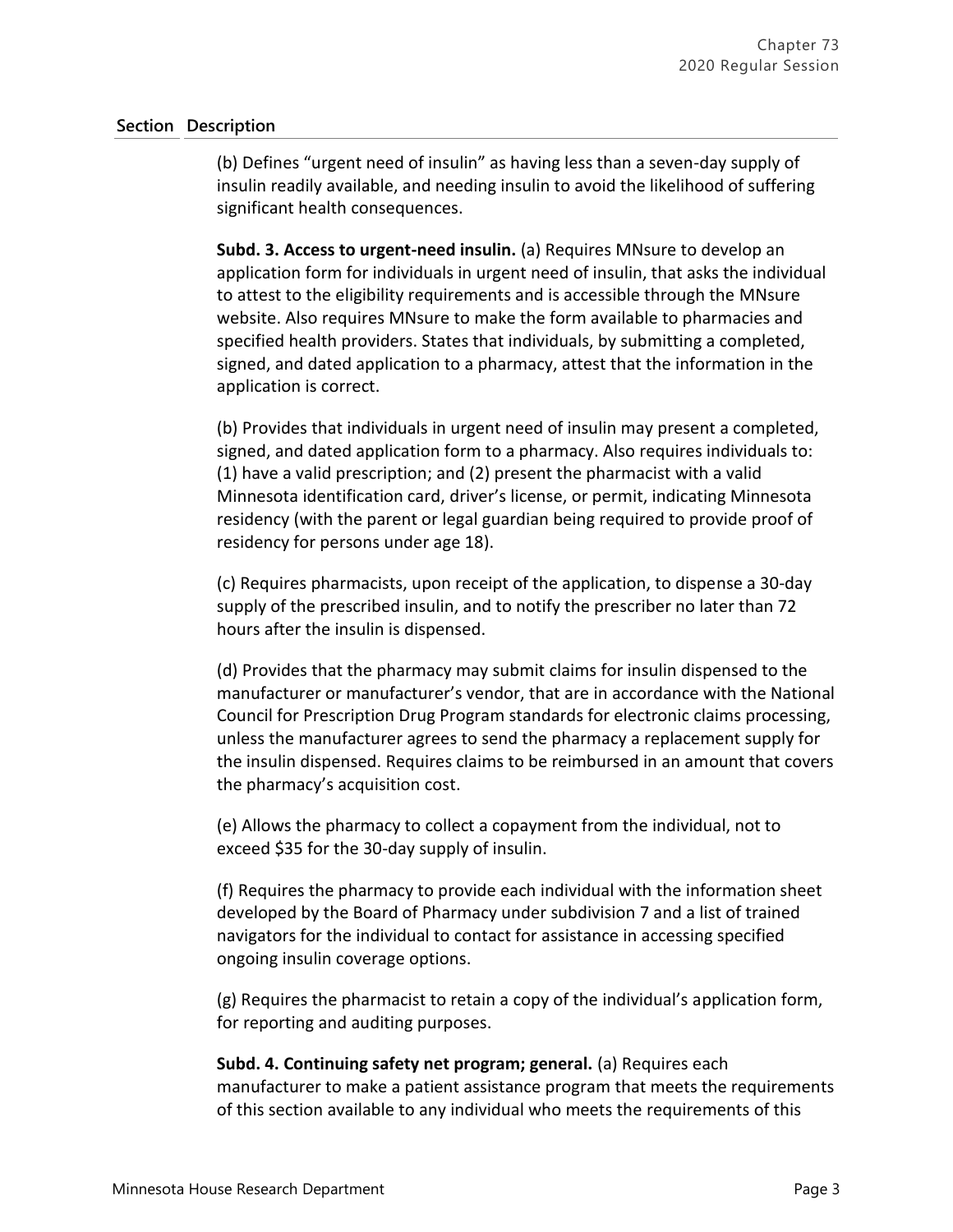subdivision. Requires the manufacturer to provide the Board of Pharmacy with information on their assistance program, including contact information for individuals to call for assistance in accessing the program.

(b) To be eligible to participate in an assistance program, requires individuals to:

(1) be a Minnesota resident with a valid Minnesota identification card, driver's license, or permit, that indicates Minnesota residency; requires the parent or legal guardian to provide proof of residency for individuals under the age of 18;

(2) have a family income equal to or less than 400 percent of the federal poverty guidelines;

(3) not be enrolled in MA or MinnesotaCare;

(4) not be eligible to receive health care through a federally funded program or receive drug benefits through the Department of Veterans Affairs; and

(5) not be enrolled in drug coverage through an individual group plan that limits cost-sharing (including copayments, deductibles, or coinsurance) for a 30-day supply of insulin to \$75 or less, regardless of the type or amount of insulin.

(c) Allows an individual enrolled in Medicare Part D to be eligible for an assistance program if the individual has spent \$1,000 on prescription drugs in the current calendar year and meets the requirements of paragraph (b), clauses (1) to (3).

(d) Allows individuals to apply for an assistance program directly to the manufacturer, through the individual's health care practitioner if the practitioner participates, or through contacting a trained navigator for assistance.

**Subd. 5. Continuing safety net program; manufacturer's responsibilities.** (a) Upon receipt of an application, requires the manufacturer to process the application and determine eligibility. Specifies requirements and timelines for processing applications and notifying applicants. Allows individuals to appeal determinations of ineligibility.

(b) Requires the manufacturer to provide individuals determined eligible with an eligibility statement or other indication of eligibility. Provides that eligibility is valid for 12 months and is renewable upon a redetermination of eligibility.

(c) Allows manufacturers to serve persons with drug coverage through an individual or group health plan through the manufacturer's copayment assistance program, if the manufacturer determines that an individual's insulin needs are better addressed through that program. Requires the manufacturer to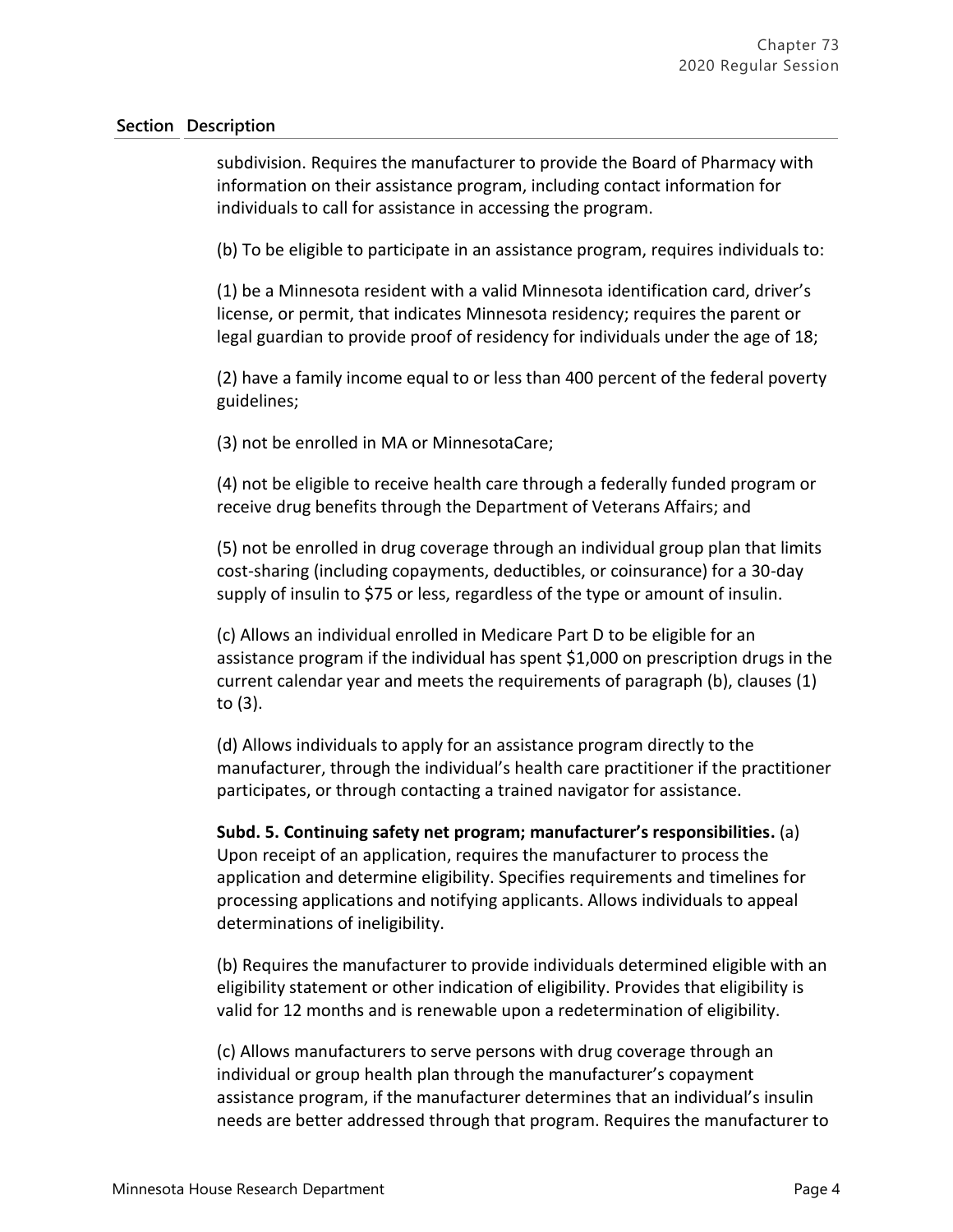inform the individual and provide the necessary coupons for submittal to a pharmacy. States that copayments cannot exceed the amount specified in subdivision 6, paragraph (e).

**Subd. 6. Continuing safety net program; process.** (a) Requires individuals to submit the statement of eligibility to a pharmacy, and requires pharmacies to then submit an order with the name of the insulin product and daily dosage amount as contained in a valid prescription to the product's manufacturer.

(b) Lists the information that a pharmacy must include with an order to the manufacturer.

(c) Requires manufacturers, upon receipt of an order and related information, to send the pharmacy a 90-day supply of the insulin, unless a lesser amount is requested, at no charge to the individual or pharmacy.

(d) Requires a pharmacy to provide the insulin to the individual at no charge, except for the allowed copayment. Prohibits a pharmacy from providing the insulin received from the manufacturer to any individual other than the individual associated with the order, and prohibits a pharmacy from seeking reimbursement for the insulin received from the manufacturer or any third-party payer.

(e) Allows the pharmacy to collect from the individual a copayment not to exceed \$50 for each 90-day supply of insulin, if the insulin is sent to the pharmacy.

(f) Allows pharmacies to submit to manufacturers reorders for additional supplies of insulin. Requires manufacturers to provide additional 90-day supplies of insulin, unless a lesser amount is requested, at no charge to the individual or pharmacy, if an individual's eligibility statement has not expired.

(g) Allows a manufacturer to send insulin directly to the individual, if the manufacturer provides a mail order service option.

**Subd. 7. Board of pharmacy and MNsure responsibilities.** (a) Requires the Board of Pharmacy to develop an information sheet to post on its website and provide this link to pharmacies and health care providers. Requires the information sheet to contain information on the urgent-need insulin safety net program, manufacturer assistance programs, and other specified information related to access to insulin.

(b) Requires the board to inform program participants about the Department of Health satisfaction survey and information on how to participate.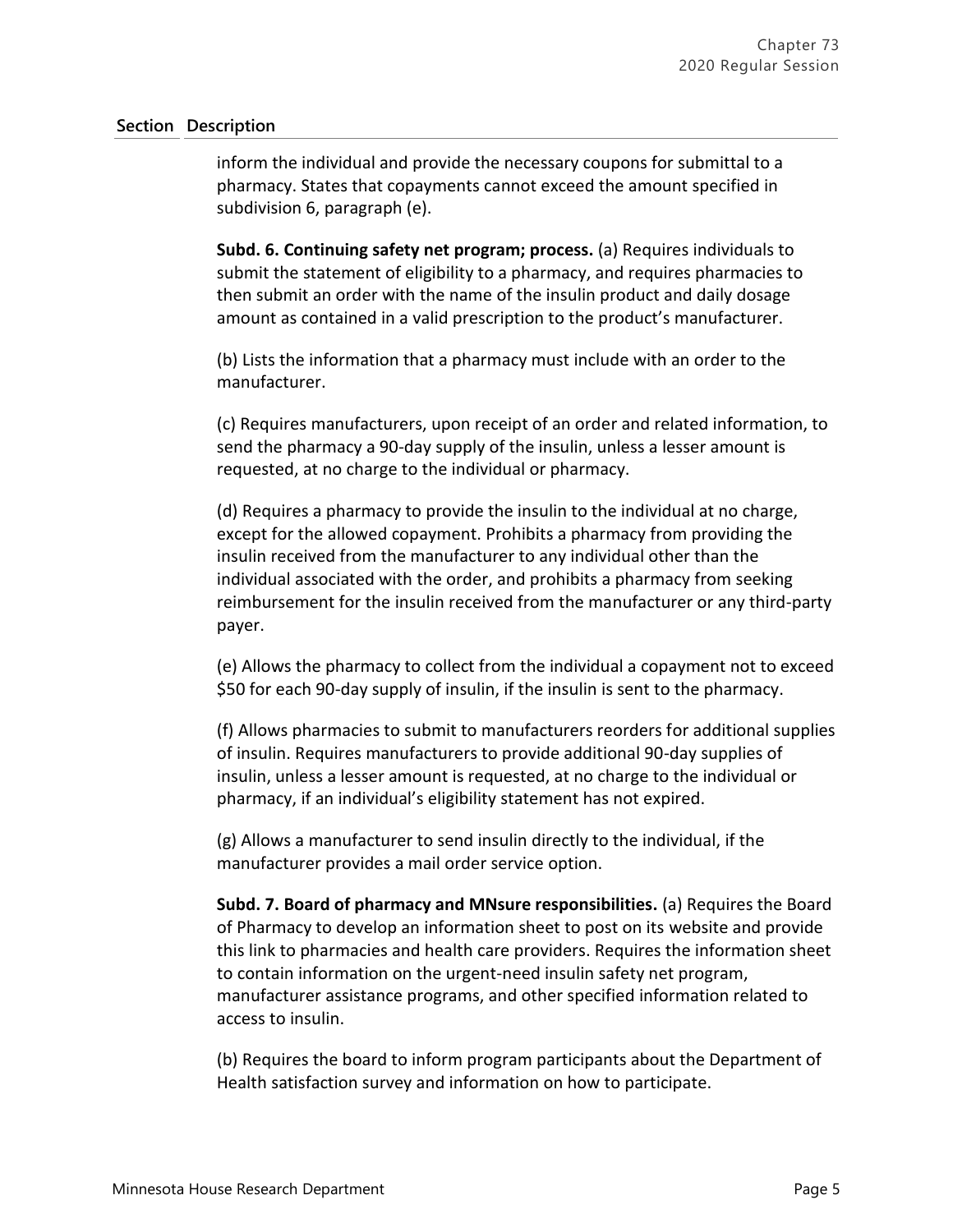(c) Requires MNsure, in consultation with the Board of Pharmacy and the commissioner of human services, to develop a training program for navigators related to assisting individuals with accessing long-term insulin options.

(d) Requires MNsure, in consultation with the Board of Pharmacy, to compile and make available a list of navigators who have completed the training program and can assist individuals in accessing affordable insulin coverage options.

(e) Requires MNsure, within the available appropriation, to pay navigators who assist an individual in accessing an insulin manufacturer's patient assistance program with a onetime application assistance bonus of no less than \$25. This payment shall not apply if a navigator receives an assistance bonus under section 62V.05, subdivision 4 or 256.962, subdivision 5.

**Subd. 8. Dispute resolution.** Allows individuals who disagree with a manufacturer's determination of eligibility to contact the Board of Pharmacy to request use of a three-person panel to review eligibility. Specifies requirements and procedures for the panel and states that a decision of the panel is final.

**Subd. 9. Additional 30-day urgent-need insulin supply.** Allows individuals to access an additional 30-day supply of urgent-need insulin if the individual: (1) has applied for MA or MinnesotaCare but has not been determined eligible or has been determined eligible but coverage has not become effective; or (2) has been determined ineligible for a manufacturer's assistance program and the individual has requested a review under subdivision 8 but the panel has not rendered a decision. Specifies related requirements.

**Subd. 10. Penalty.** (a) Allows the Board of Pharmacy to assess a manufacturer an administrative penalty of \$200,000 per month of noncompliance with the requirements of this section, with the penalty increasing to \$400,000 per month after six months, and to \$600,000 per month after one year.

(b) Provides that a manufacturer is also subject to the administrative penalties in paragraph (a) if the manufacturer fails to: (1) provide a hotline meeting certain criteria that individuals can access; and (2) list on its website the eligibility criteria for its patient assistance programs for Minnesota residents.

(c) Requires penalties to be deposited in a separate insulin assistance account in the special revenue fund.

**Subd. 11. Data.** (a) Classifies data related to individuals seeking to access urgentneed insulin or participate in a manufacturer's assistance program as private data, and prohibits retention of this data for longer than ten years.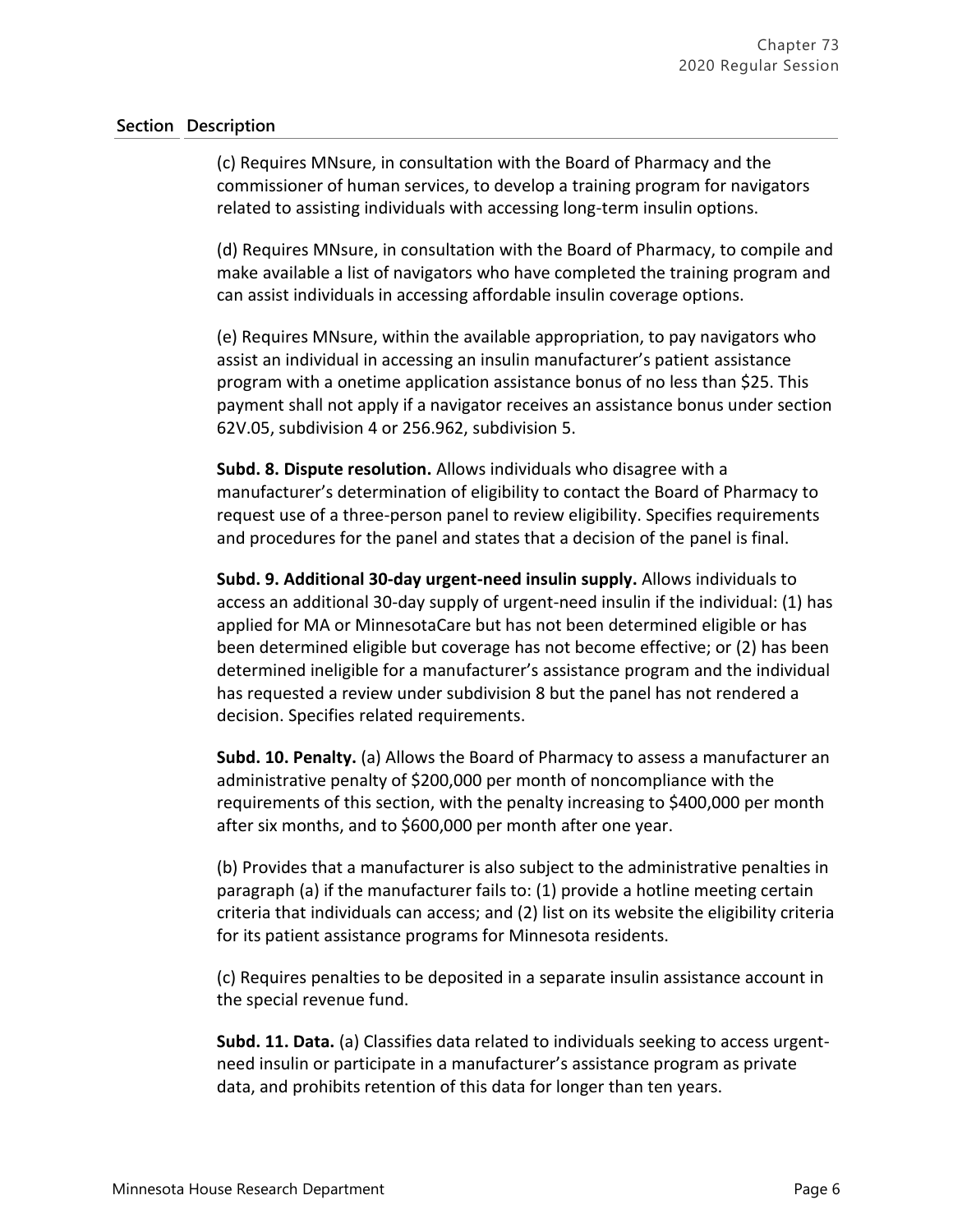(b) Requires a manufacturer to maintain the privacy of data received from individuals and prohibits selling, sharing, or disseminating the data unless required under this section or the individual has provided signed authorization.

**Subd. 12. State and federal antikickback provisions.** (a) Provides liability from the state antikickback law for persons or entities participating in or administering the insulin safety net program.

(b) Prohibits persons or entities from requesting or seeking, or causing another to request or seek, reimbursement or compensation for which payment may be made under a federal health care program.

**Subd. 13. Reports.** (a) By February 15 of each year, beginning February 15, 2021, requires manufacturers to report to the Board of Pharmacy on: (1) the number of Minnesota residents who accessed and received insulin on a urgent-need basis in the preceding calendar year; (2) the number of Minnesota residents participating in the manufacturer's patient assistance program in the preceding calendar year, including the number of persons determined ineligible; and (3) the value of the insulin provided under clauses (1) and (2).

(b) By March 15 of each year, beginning March 15, 2021, requires the Board of Pharmacy to submit the information reported under paragraph (a) to the legislature, and to include in this report information on administrative penalties assessed.

**Subd. 14. Program review; legislative auditor.** (a) Requests the legislative auditor to conduct a program review to determine whether manufacturers are meeting their responsibilities under this section and whether the training program for navigators is adequate and accessible and there is a sufficient number of trained navigators.

(b) Allows the legislative auditor to access application forms retained by pharmacies, to determine whether urgent-need insulin is being dispensed according to this section.

**Subd. 15. Program satisfaction; surveys.** Requires the commissioner of health, in consultation with the Board of Pharmacy and individuals who are insulindependent, to survey individuals and pharmacies participating in the urgent-need and manufacturer assistance programs, on specified aspects of program satisfaction. Allows the commissioner to contract with a nonprofit entity to develop and conduct the survey and evaluate results. Requires the commissioner to report results to the legislature by January 15, 2022.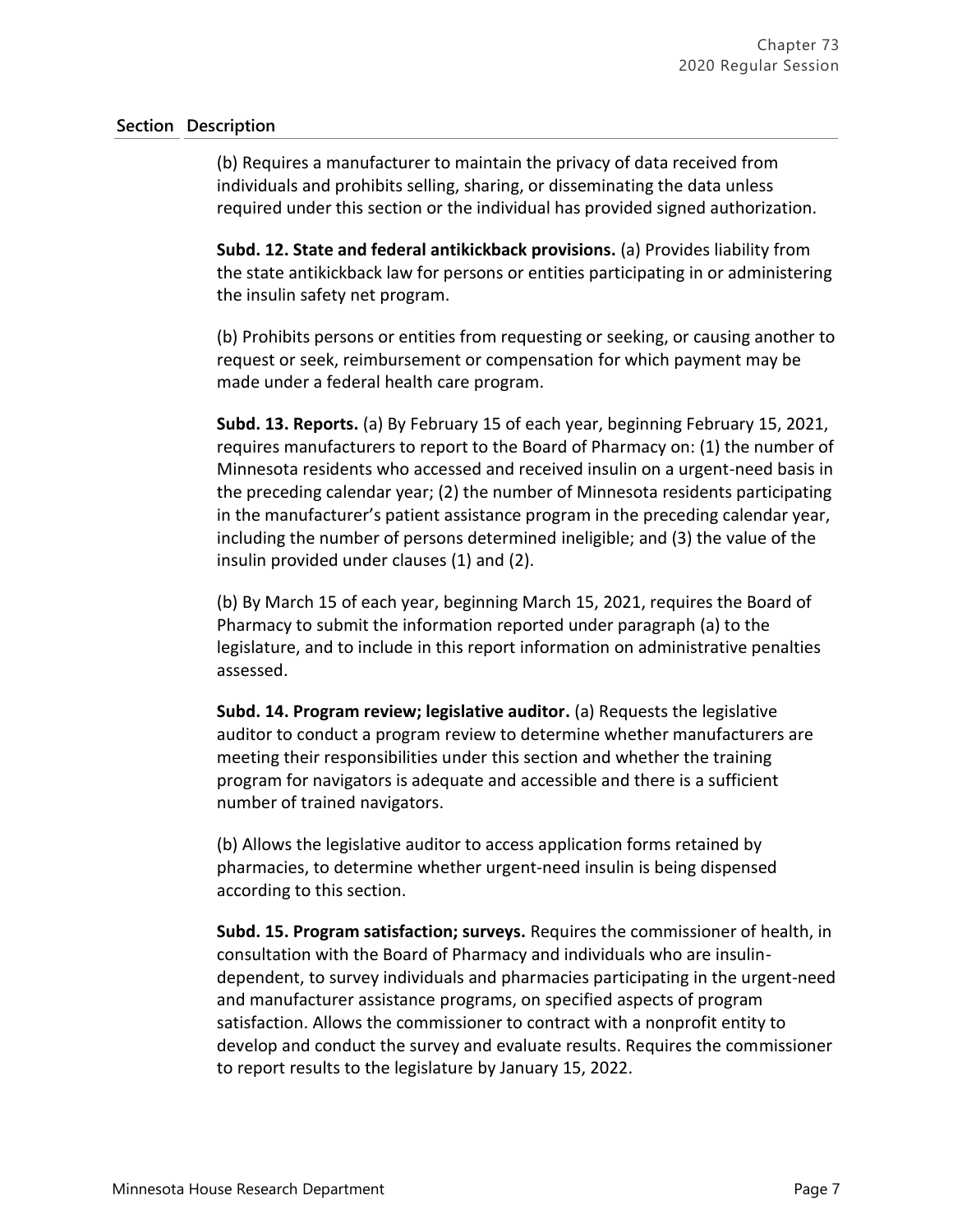**Subd. 16. Legislative review; sunset.** (a) Requires the legislature to review reports from the Board of Pharmacy under subd. 13, paragraph (b), the legislative auditor under subd. 14, the commissioner of health under subd. 15, paragraph (e), and other relevant information on the cost, access, and affordability of insulin, and make a determination on whether there is a need to continue the long-term safety net program described in subdivisions 4 to 6 to ensure Minnesota residents have access to affordable emergency and long-term insulin, or whether the market has sufficiently changed to where continuation is not needed past December 31, 2024, or whether there are more appropriate options available to ensure access to affordable insulin.

(b) States that subdivision 4 to 6, 8, and 9 expire December 31, 2024, unless the legislature affirmatively determines the need for continuation of the long-term safety net program described in subdivisions 4 to 6.

States that this section is effective the day following final enactment.

#### 5 **Information provision; pharmaceutical assistance program**

Amends § 214.122. Requires the boards of medical practice and nursing to ensure that licensees are provided with information on the insulin safety net program and a link to the Board of Pharmacy's information sheet on how patients can apply for the program.

#### 6 **Public awareness campaign**

Requires the MNsure board to conduct a public awareness campaign related to the insulin safety net program, including how to access insulin if an individual is in urgent need, and the availability of insulin manufacturer patient assistance programs. States that this section is effective the day following final enactment.

#### $\overline{7}$ **Severability**

Provides a severability clause. States that this section is effective the day following final enactment.

#### 8 **Appropriation**

(a) Appropriates \$297,000 in fiscal year 2020 from the health care access fund to the MNsure board, with \$108,000 of this amount to train navigators and \$189,000 to provide application assistance bonus payments. States that is a onetime appropriation available until December 31, 2024.

(b) Appropriates \$250,000 in fiscal year 2020 from the health care access fund to the MNsure board for a public awareness campaign. States that this is a onetime appropriation available until December 31, 2024.